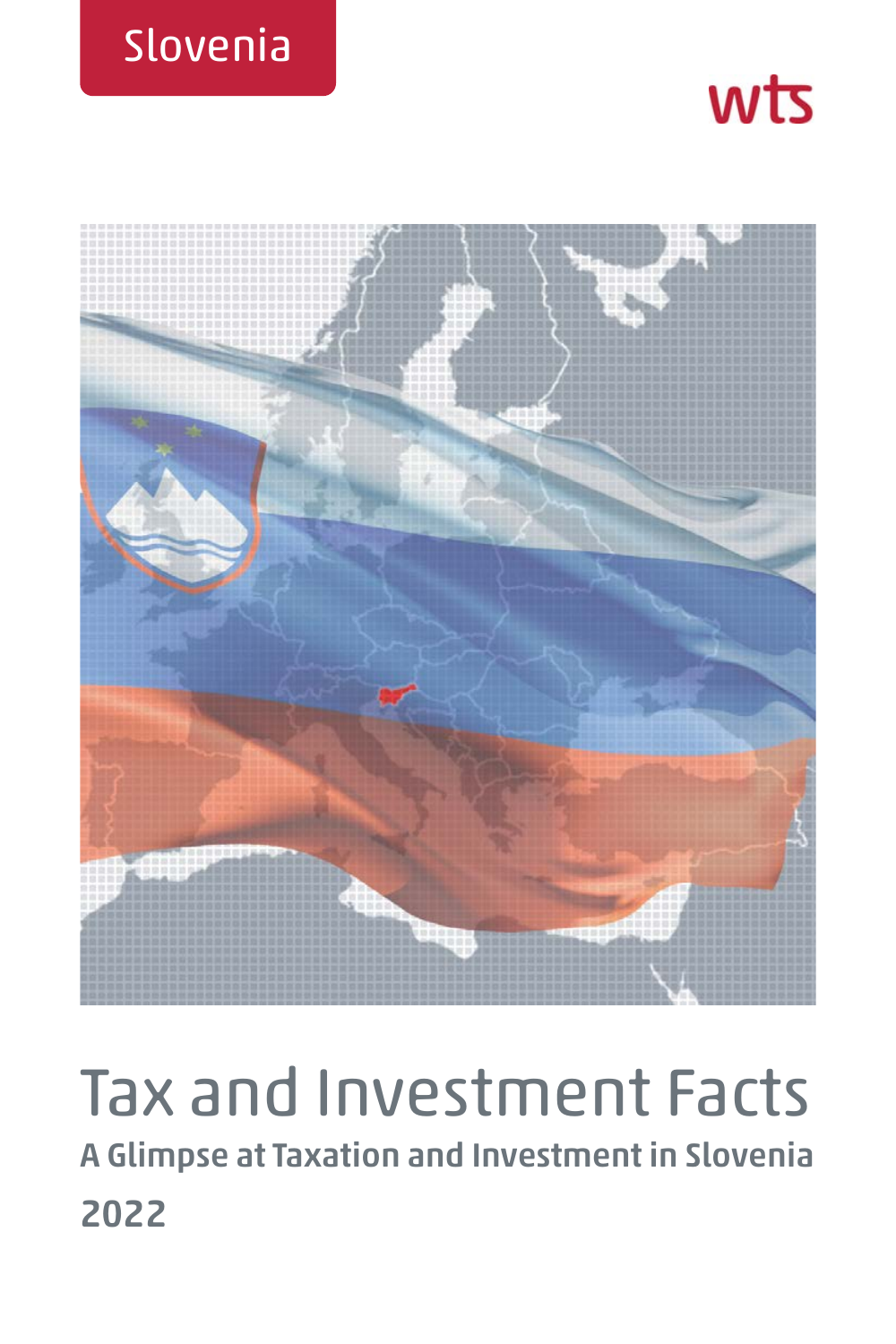### **WTS TAX d.o.o. Slovenia**

WTS TAX d.o.o. Slovenia provides legal, tax, corporate advisory and transactional services to resident and non-resident companies doing business in Slovenia. Additionally, it focuses on private clients, as it is seen as a boutique consulting firm in Slovenia.

The firm provides services ranging from tax advisory to compliance, business regulations governing start-ups to liquidations, employment and commercial dealings, re-organisations and private client advisory.

Services rendered by WTS TAX d.o.o. Slovenia include the following:

- » International tax law in general
- » Corporate tax planning
- » Cross-border transactions
- » Taxation of individuals (tax residency status, tax compliance, social security contributions, capital investments, home-office status)
- » Corporate taxation (PE analysis, WHT, transfer pricing)
- » Outbound and inbound expatriation
- » Due diligence reports

#### **Contact in Slovenia**

Mateja Babič Managing Partner mateja.babic@wts-tax.si +386 40 509 499

WTS TAX d.o.o. is a member of WTS Global for Slovenia.



### **Table of Contents**

| 1. Ways of Doing Business / Legal Forms of Companies       | 4  |
|------------------------------------------------------------|----|
| 2. Corporate Taxation                                      | 6  |
| <b>3. Double Taxation Agreements</b>                       | 13 |
| 4. Transfer Pricing                                        | 14 |
| 5. Anti-Avoidance Measures                                 | 15 |
| 6. Taxation of Individuals / Social Security Contributions | 17 |
| <b>7. Indirect Taxes</b>                                   | 26 |
| 8. Inheritance and Gift Tax                                | 28 |
| 9. Wealth Tax                                              | 29 |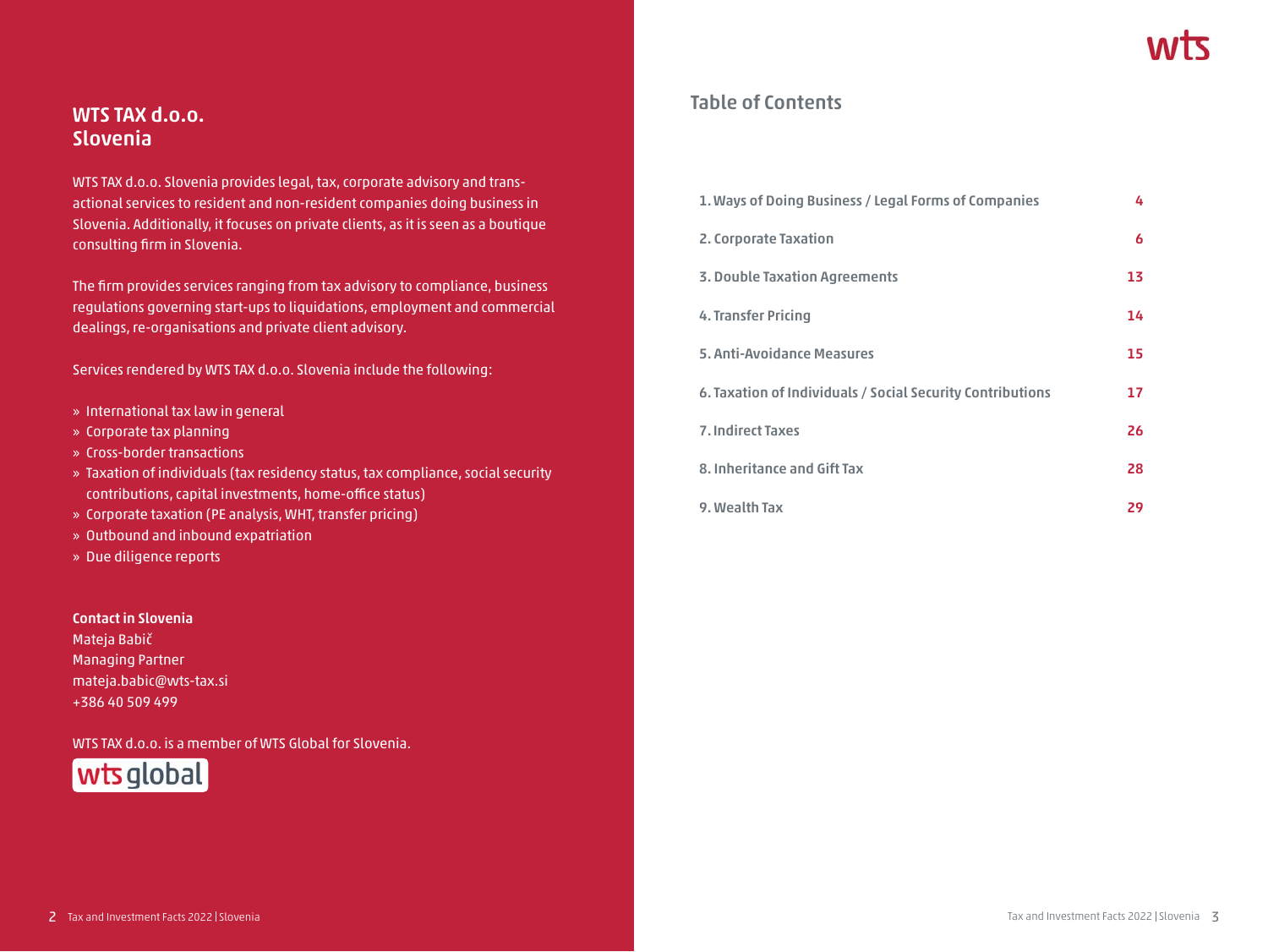## **1. Ways of Doing Business / Legal Forms of Companies**

Slovenian company law is based on civil law principles. The main legislation on company law can be found in the Commercial Companies Act (Zakon o gospodarskih družbah, ZGD-1) and the Civil Code (Obligacijski zakonik, OZ). Additional legislation is laid down in specific laws on certain forms of companies, e.g. the Banking Act, the Act on Insurance Institutions and Insurance Activities, the Act on Investment Funds and Asset Management Companies, the Act on the Market of Financial Instruments and the Takeover Act.

Business activities in Slovenia are performed by sole entrepreneurs or by companies. A sole entrepreneur is an individual carrying out business activities. The term "company" refers to legal entities. Moreover, a distinction can be made between entities with legal personality (legal entities) and entities without legal personality (nonlegal entities). In practice, legal entities form the majority of entities, while nonlegal entities are, in general, civil-law companies and pension funds.

Most Slovenian companies are organised into one of the following forms:

- **→** personal companies:
	- **»** unlimited liability company (d.n.o.)
	- **»** limited partnership (k.d.)

| <b>Forms</b> | Liability of<br>shareholders                                                                                 | Minimum<br>capital | <b>Minimum founders</b><br>and shareholders |
|--------------|--------------------------------------------------------------------------------------------------------------|--------------------|---------------------------------------------|
| S.D.         | no shares, personal liability<br>of the sole entrepreneur                                                    |                    |                                             |
| d.n.o.       | unlimited                                                                                                    |                    | 2                                           |
| k.d.         | two types of shareholder:<br>one type of shareholder<br>unlimited liability, other<br>type limited liability |                    | 2                                           |
| d.0.0.       | limited                                                                                                      | EUR 7,500          |                                             |
| h.h          | limited                                                                                                      | EUR 25,000         |                                             |

- **→** companies with share capital:
	- **»** limited liability company (d.o.o.)
	- **»** public limited company (d.d.)
	- **»** limited partnership with share capital (k.d.d.)
	- **»** Societas Europaea (SE)

The main difference between personal companies and companies with share capital is that companies with share capital provide for the limited liability of their shareholders, whereas partnerships, generally, require unlimited liability from the partners. Furthermore, companies with share capital are required to have a certain minimum share capital due to their limited liability. This is not necessary for partnerships since the creditors can be satisfied with the property of the partner who has unlimited liability.

All companies are legal entities. Having legal personality, a company may own movable and immovable property, acquire rights, assume obligations and may prosecute and be prosecuted.

Information on the legal and tax framework of a sole entrepreneur (s.p.) and companies is provided below:

| Registration in com-<br>mercial/court register | Tax<br>treatment                                                    | Tax<br>rates  |
|------------------------------------------------|---------------------------------------------------------------------|---------------|
| obligatory,<br>commercial register             | tax liability of sole entrepreneur                                  | $16\% - 50\%$ |
| obligatory,<br>court register                  | non-transparent, dividend taxation<br>at the level of share holders | 19%           |
| obligatory,<br>court register                  | non-transparent, dividend taxation<br>at the level of shareholders  | 19%           |
| obligatory,<br>court register                  | non-transparent, dividend taxation<br>at the level of shareholders  | 19%           |
| obligatory,<br>court register                  | non-transparent, dividend taxation<br>at the level of shareholders  | 19%           |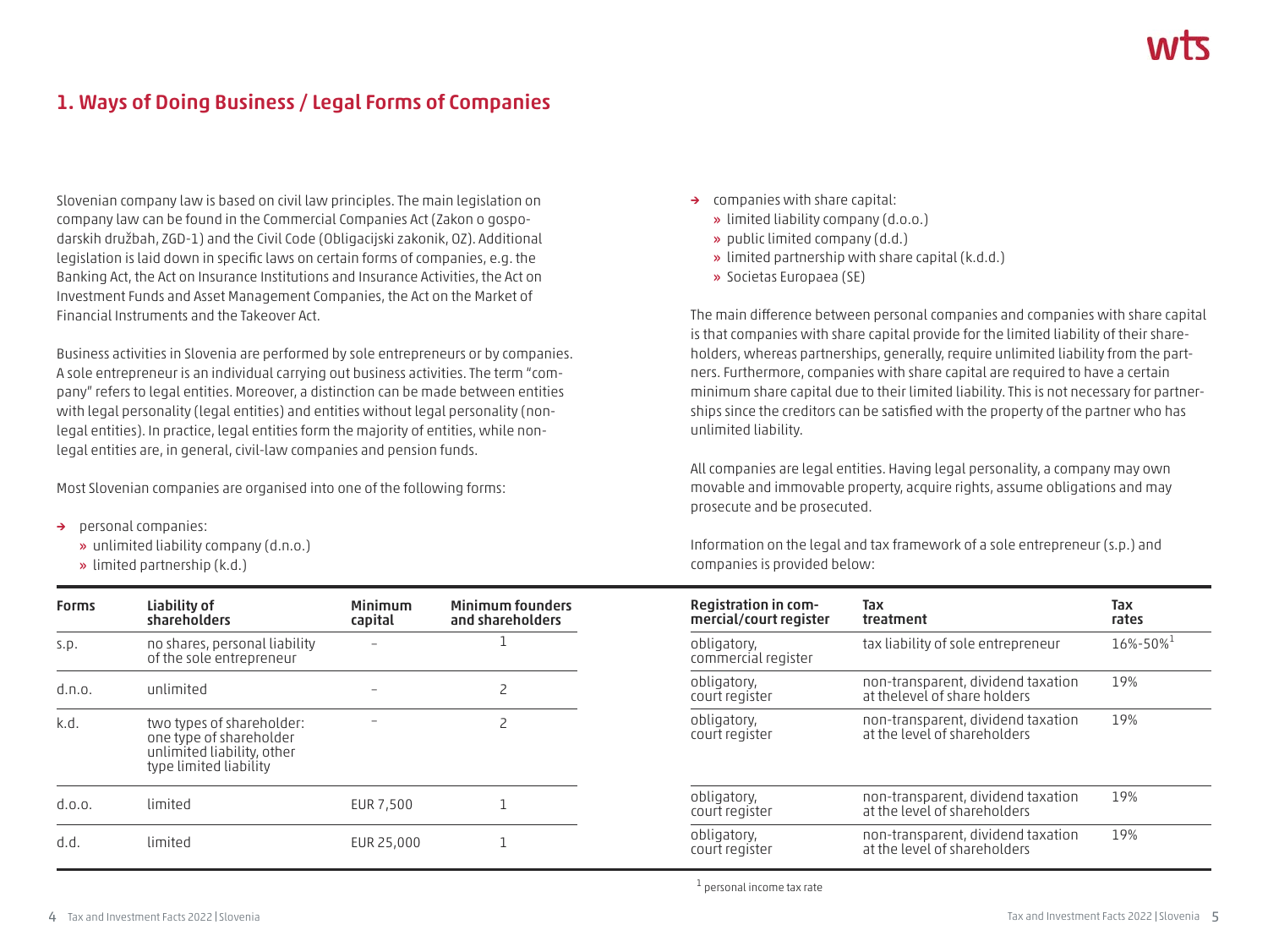### **2. Corporate Taxation**

Companies are subject to corporate income tax. In Slovenia, the corporate income tax is regulated by the Corporate Income Tax Act (Zakon o davku od dohodkov pravnih oseb, ZDDPO-2, CITA). The CITA regulates the substantive corporate tax issues, while tax procedure and administration are governed by the Tax Procedure Act (Zakon o davčnem postopku, ZDavP-2).

#### **2.1. Applicable Taxes / Tax Rates**

The current CIT rate in 2022 is 19% and there are no intentions to change the tax rate.

Additionally, there is a special tax rate of 0% that applies to:

- **→** investment funds established under the law on investment funds if at least 90% of the profit generated in the preceding tax period is distributed by 30 November of the tax period
- **→** pension funds established under the law regulating pension and disability insurance
- **→** insurance companies authorised to manage pension schemes under the law regulating pensions and disability insurance, within the qualified activities

A taxable person must calculate and pay corporate income tax by itself. The forms of tax returns and tax procedures are governed by the Tax Procedure Act. All resident companies and all non-resident companies with a permanent establishment in Slovenia are obliged to submit a tax return. Also, companies subject to a zero tax rate and non-profit organisations are required to submit a tax return. Corporate income tax returns must be submitted no later than 3 months after the end of the fiscal year. If a taxpayer wishes to have a fiscal year that differs from the calendar year, it has to notify the tax register at least 45 days before the end of the changed fiscal year.

#### **2.2. Resident Companies**

A taxpayer is any domestic or foreign legal entity, including:

- **→** partnerships and other corporate forms
- **→** investment funds, except open-end funds
- **→** banks
- **→** insurance companies
- **→** cooperative enterprises
- **→** non-profit organisations and other legal persons

Partnerships established under Slovenian law (general partnerships and limited partnerships) are considered legal entities under the Commercial Companies Act, and taxable like commercial companies according to the CITA. Non-profit organisations are taxable persons, but are not subject to CIT except for the income earned from commercial activities.

Certain categories of income and companies enjoy a special tax regime. For example, risk capital companies, investment funds and pension funds are entitled to apply a zero tax rate subject to certain conditions.

A taxpayer with a statutory registered office or place of effective management in Slovenia has an unlimited corporate income tax liability, i.e. for the taxation of income on a worldwide basis (subject to applicable tax treaties). Taxpayers without a statutory registered office or effective place of management in Slovenia are only taxable on income generated through a permanent establishment in Slovenia or from another Slovenian source.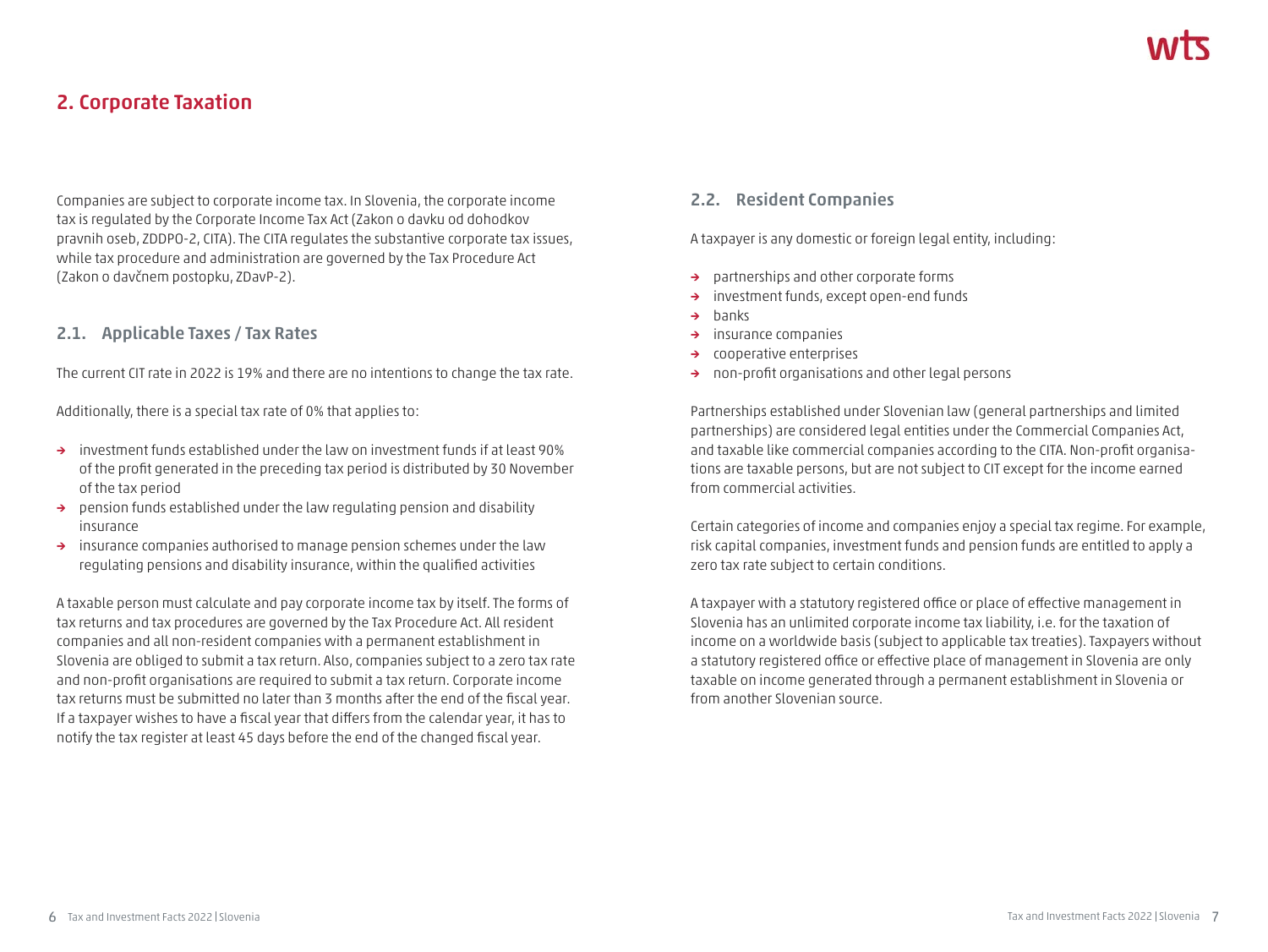### **2.2.1. Computation of Taxable Income**

Taxable income is based on financial statements prepared in accordance with Slovenian Accounting Standards (SRS 2016). Additionally there is the plus-minuscalculation; some costs are not tax deductible, but some tax allowances can be added to decrease the tax base.

#### **2.2.2. Taxation of Dividends**

In general, dividends and other profit distributions are subject to a withholding tax (WHT) of 27.1255% for the year 2022 and further<sup>2</sup>, when paid to private persons, and 15% when paid to other corporate legal entities.

However, the tax is not calculated, withheld or paid if dividends and other profit distributions are paid to a resident corporate taxpayer who has notified the dividend payer of his Slovene tax number.

### **2.2.3. Capital Gains and Losses (Including Capital Gains and Losses from Sales of Shares)**

Generally, losses may be set off against income. Capital gains in Slovenia are taxed in the course of normal corporate taxation. Remaining losses derived from business income may be carried forward, provided the loss was computed according to GAAP.

### **2.2.4. Depreciation**

Companies decide on the period for using long-term assets, taking into account the useful life, economic aging, physical aging and technical aging, observing accounting standards. Depreciation for tax purposes is defined in the CITA with the maximum tax depreciation rates, which may differ from accounting depreciation rates.

### **2.2.5. Loss Carry Over (Including Potential Loss of Tax Loss Carry Forward in Case of Restructuring)**

Tax losses incurred in the tax period can be carried forward indefinitely. In reducing the tax base due to tax losses from previous tax periods, the tax base is firstly reduced by the earlier tax loss (FIFO principle).

A reduction in the tax base due to tax losses from previous tax periods is allowed up to a maximum of 50% of the tax base of the tax period. If, during the tax period, the ownership of the share capital or voting rights of the person directly or indirectly liable changes by more than 50% depending on the ownership status at the beginning of the tax period, and the taxpayer (1) has not been engaged in any business activities for 2 years prior to the change of ownership; or (2) 2 years before or after the change in ownership, the business activity is deemed substantially changed.

### **2.2.6. Group Taxation**

Slovenia no longer has a tax group regime.

### **2.2.7. Relief from Double Taxation (Tax Credit / Tax Exemption)**

Unilateral relief from double taxation is given at the maximum amount of tax, calculated on the basis of the local tax regulations for that income.

#### **2.2.8. Incentives**

The following incentives are considered in the Slovene CITA (Art. 55 – 59):

- **→** R&D up to 100% of the invested amount
- **→** investments up to 40% of the amount invested into the IT software, hardware, production machinery and investments in digital and green reorganisations

<sup>&</sup>lt;sup>2</sup> The changes of the PIT Act are in effect from 22 March 2022.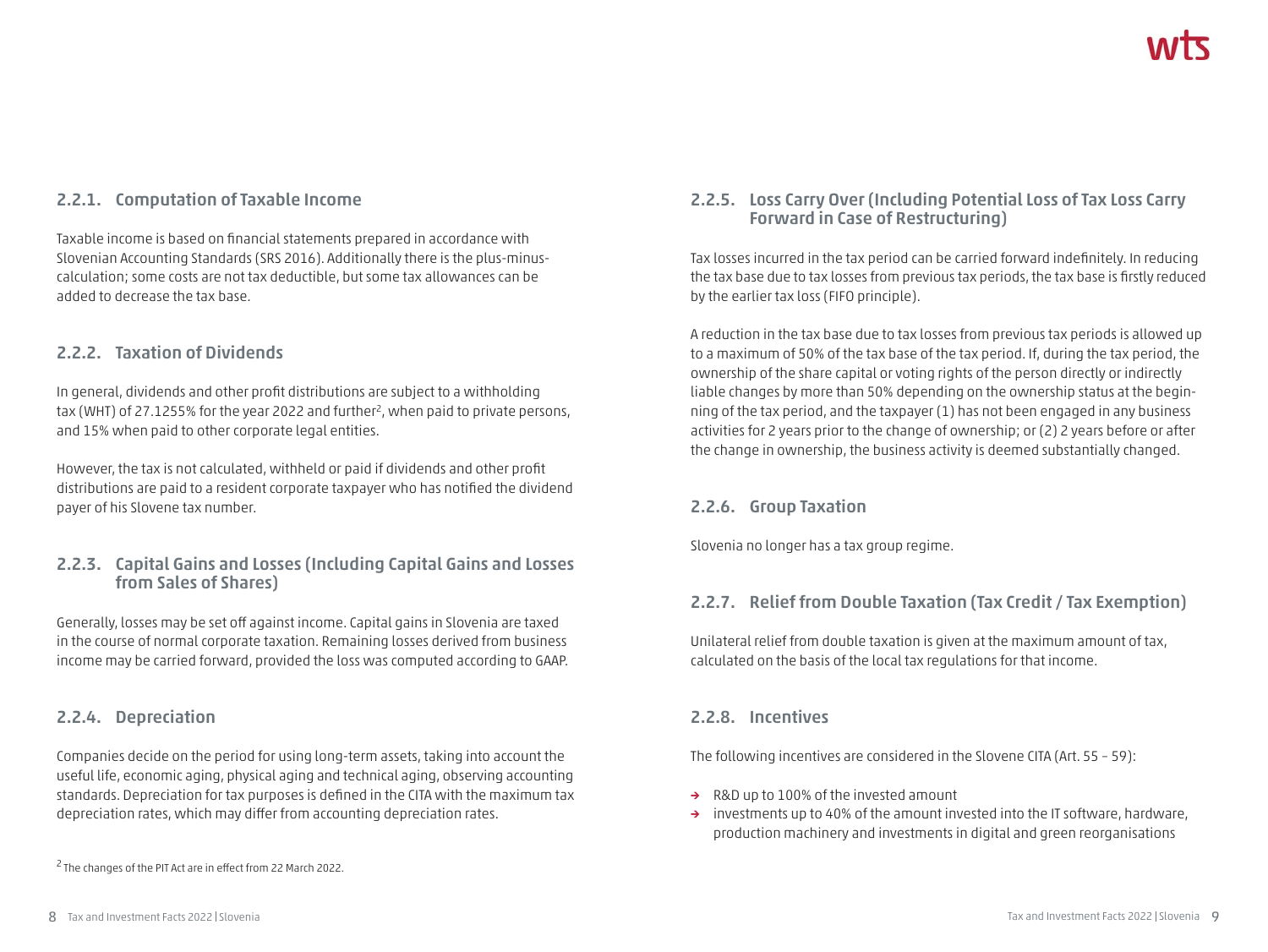- **→** employment of younger (up to 29 years old) and older workers (from 55 years onwards) as well as workers in deficit professions up to 45% of their annual salary for 24 months
- **→** employment allowance in the amount of 55% of the employee's salary for the first 24 months of employment is possible, when the employee is under 25 years and is employed for the first time
- **→** employment of the disabled up to 70% of their annual salary for the first 24 months
- **→** employment of younger persons (up to 25 years old) up to 55% of their annual salary for the first 24 months
- **→** investments in pension funds up to EUR 2,819 per employee for the year 2022
- **→** 80% of the average Slovene salary for apprentices or students on obligatory placements
- **→** donations of usual 1% of taxable income

### **2.3. Non-Resident Companies**

A non-resident corporation (i.e. with neither a place of management nor registered office in Slovenia) is subject to a limited corporate tax liability if it conducts business in Slovenia through a permanent establishment. In this case, the tax liability is limited to the income attributed to that permanent establishment.

### **2.3.1. Concept of Permanent Establishment / Doing Business**

A business unit of a non-resident is the place in which or through which a non-resident conducts an activity or business in whole or in part in Slovenia.

The following are considered a permanent establishment (PE) in particular:

- **→** office, branch office, factory, workshop, mine, quarry or other place where natural resources are obtained or exploited
- **→** construction site, construction project, installation or installation or control related thereto, if the activity or business lasts for more than 12 months

Intermediaries acting in the name of a non-resident in relation to any activities or transactions for a non-resident are also considered to be a PE if they have, and usually use, the power to conclude contracts on behalf of a non-resident, with some exceptions; intermediaries acting in their own name for a non-resident, in the course of their regular activity as a stockbroker, general-purpose intermediary or any other independent intermediary, are considered to be a PE when acting fully or predominantly on behalf of a non-resident. Additionally, if the conditions and circumstances in the business and financial relations between the non-residents and these intermediaries differ from those that would apply in relationships between unrelated persons, a PE is established.

A construction site, a construction, installation or installation project or control relating thereto lasting more than 12 months shall be deemed to be a non-resident PE from the start date of activities or operations, including preparatory works.

### **2.3.2. Withholding Taxes**

Dividends and other profit distributions paid to individuals are subject to a 25% tax rate, levied by way of withholding, unless provided for differently by the double tax treaty in the case of a non-resident individual.

Interest derived by non-residents (other than those resident in EU Member States) is subject to tax at a rate of 25%, levied by way of withholding (if the payment is made by a resident company, permanent establishment or an individual engaged in a business) or assessment. Under the domestic law implementing the EU Savings Directive (2003/48/EC), interest paid to residents of EU Member States other than Slovenia is exempt from tax.

Tax treaties usually provide for reduced source tax rates for income from the capital investments of individuals. So, if the Slovenian withholding tax rate is higher than the source tax rate provided by a tax treaty, the latter is applicable if certain conditions are met.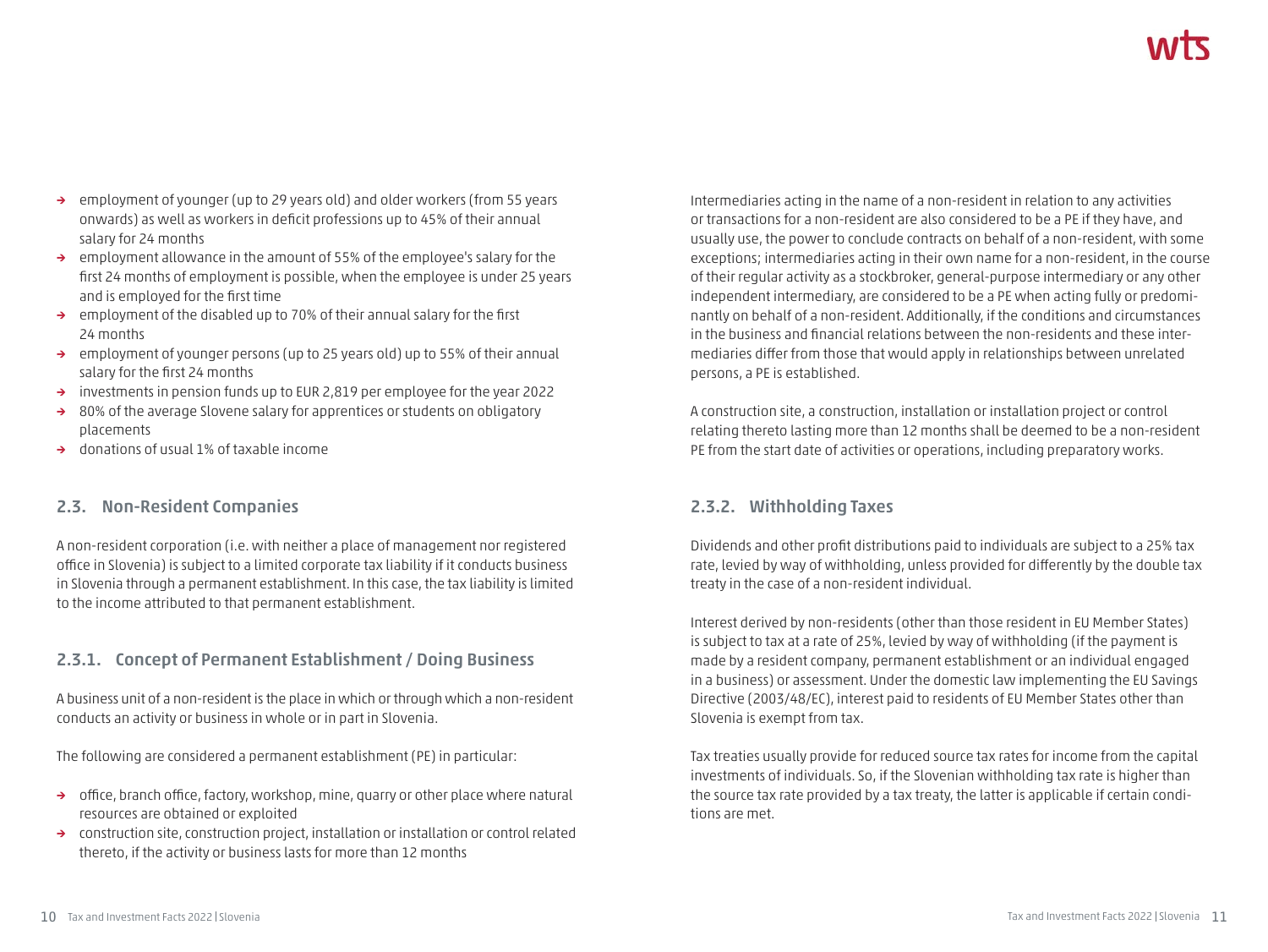### **3. Double Taxation Agreements**

#### **2.3.3. Capital Gains**

Capital gains are taxed at a 25% final tax rate. The rate is reduced by 5 percentage points for each holding period of 5 years. Consequently, any gains are exempt after a holding period of 15 years.

Capital gains derived from the disposal of immovable property acquired before 1 January 2002 are not taxable. Gains on immovable property used as a permanent home for at least the 3 preceding years before disposal by the taxpayer are exempt. Gains on the disposal of venture capital are exempt.

#### **2.4. Tax Compliance**

The tax return must be submitted to the tax authorities by 31 March of the following year. If the taxable period is different from a calendar year, the tax return must be submitted 3 months after the end of the taxable period. No extension is possible. In the case of corporate restructuring and liquidation, special time limits for submitting tax returns apply.

Particularities related to compiling and proposing a CIT assessment are also valid for a taxpayer in a compulsory settlement procedure, or for a debtor for whom insolvency proceedings (bankruptcy, liquidation) have begun or are terminated. The legal deadlines for submitting accounts in these cases are different, and, as a general rule, are less than 3 months after the expiry of the period for which the tax return is drawn up. Slovenia has a small but very open economy, and as such, pursues a policy that encourages cross-border economic activity by providing for non-discrimination and certainty in tax treatment. In most treaties the exemption method applies, except for dividends, interest and royalties.

Through various mechanisms, international agreements enable the elimination of double taxation, increase the safety of taxpayers and, through the information exchange system, enable the control of income received by taxpayers from abroad, prevent tax discrimination and facilitate the settlement of fiscal disputes. Such bilateral tax treaties are the most important part of the international legal tax framework in the field of direct taxes, in which the interests of economic operators operating in several countries are realised.

Slovenia currently has double taxation agreements (DTAs) in force with 61 countries. They generally cover income and property taxes. A number of new DTAs are currently being negotiated. A list of applicable conventions is available on the website of the Ministry of Finance.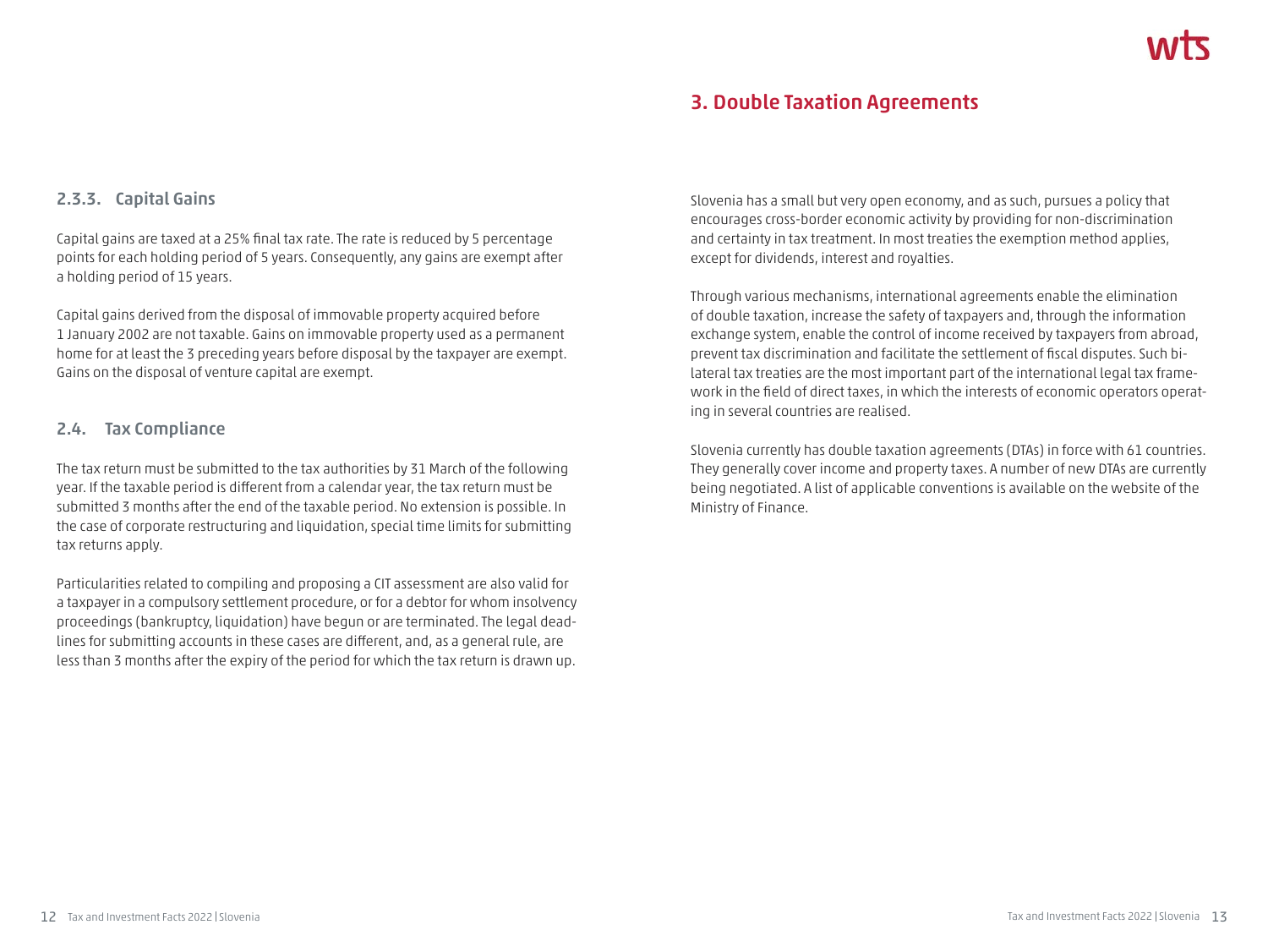### **4. Transfer Pricing**

The Slovenian Tax Procedure Act contains specific provisions on the documentation of transfer pricing in connection with the inter-company supply of goods and services.

Taxpayers have to prepare a master file and a local file. The master file can be in English and should include at least the following:

- **→** description of the taxpayer
- **→** description of the organisational structure and types of relations between the subjects
- **→** the system chosen for determining transfer prices
- **→** description of the business activity and business strategy
- **→** description of the competition

In the local file, which needs to be in the Slovene language, the taxpayer has to include:

- **→** information regarding transactions between related persons
- **→** information on comparability analyses of transactions regarding features of assets and services, functional analysis conducted
- **→** contractual terms
- **→** economic conditions that influence transactions
- **→** business strategies
- **→** other conditions influencing transactions
- **→** information regarding the method applied for determining the transfer prices
- **→** other documentation about the comparability of transfer prices with comparable market prices

### **5. Anti-Avoidance Measures**

#### **5.1. General Anti-Avoidance Rule**

The Slovenian Corporate Income Tax Act includes general anti-avoidance and substance-over-form rules.

The GAAR wording is largely based on the wording of the ATAD. The law states that for the purpose of calculating the corporate tax liability, any arrangement or series of arrangements should be disregarded if they have been put in place with the main purpose or one of the main purposes being to obtain a tax advantage that defeats the object or purpose of the applicable tax law, and which are not genuine in light of all relevant facts and circumstances. An arrangement may comprise more than a step or part. An arrangement (or series of arrangements) is not considered genuine if it is not implemented for valid commercial reasons which reflect economic reality.

Where arrangements are disregarded pursuant to the new GAAR, the tax liability will be calculated in accordance with the provisions of the CITA.

#### **5.2. Thin Capitalisation Rules**

Thin capitalisation rules apply to loans from shareholders who hold at least 25% of the capital or voting rights at any time during the tax period. It also applies between companies, which are substantially owned by the same shareholder. According to the rules, the interest on loans from such shareholders may not be deducted if the loans are more than 4 times the value of the lender's share in the capital of the company.

Thin capitalisation rules apply to direct loans and loans granted by a substantial shareholder indirectly through a bank or any other third party. The new provision covers not only the debt financing of companies subject to unlimited tax liability in Slovenia, but also the financing of companies that are only subject to a limited tax liability, such as Slovenian permanent establishments of foreign companies.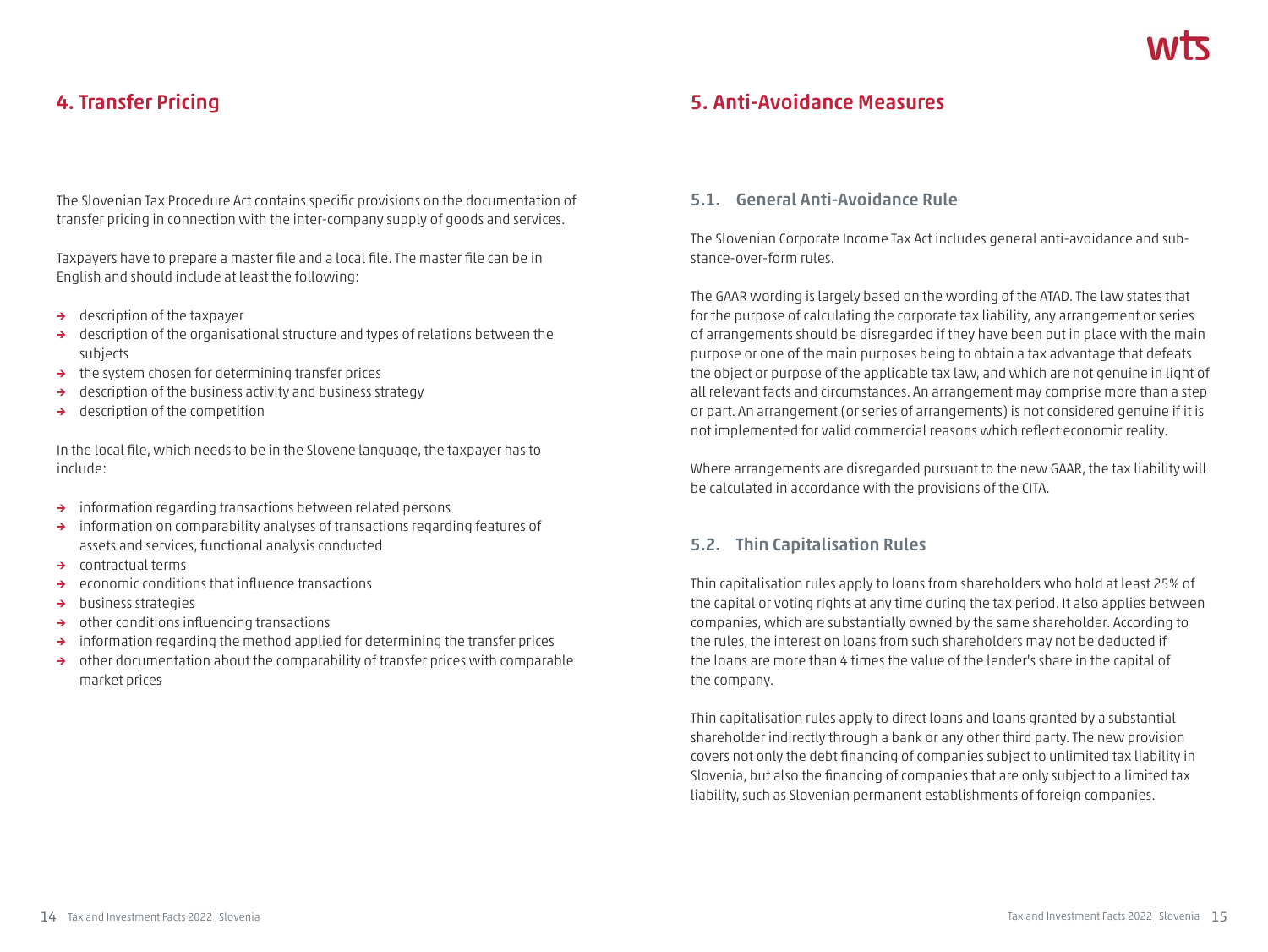### **6. Taxation of Individuals / Social Security Contributions**

#### **5.3. Controlled Foreign Company Provisions**

Slovenia introduced CFC rules as of 1 January 2019, following the European Anti-Tax Avoidance Directive by applying the switch-over rule.

A foreign company is classified as a "controlled foreign company" if a Slovenian resident taxpayer controls more than 50% of the voting rights or more than 50% of the subscribed capital, or is entitled to more than 50% of the profit after tax of the foreign company and the corporate tax paid by the foreign company is less than half of the calculated tax based on the Slovenian rules. A foreign permanent establishment of a resident taxpayer is not considered to be a CFC.

Income in the form of interest, dividends and capital gains, income from royalties, income from rental, income from insurance, bank or other financial activities as well as income from issuing invoices to entities, which generate income from sales to affiliated parties or purchases from affiliated parties and have no or little added value is considered to be passive income, subject to CFC rules in Slovenia.

The first exception to the CFC rules is the substantial economic activity in the CFC, which requires proper staff, equipment, assets and premises. The second exception applies to the CFCs, which have less than <sup>1</sup>/s of their complete income as passive income.

In accordance with Income Tax Act provisions, the tax liability of individuals depends upon their residential status (resident, non-resident). Thus a resident person is liable for paying the income tax for all income generated inside and outside of Slovenia (i.e. worldwide income tax). A non-resident person is liable for the tax on income that has its source in Slovenia.

An individual who is a resident of Slovenia only for part of the tax (calendar) year is liable for the income tax on the worldwide income obtained in the part of the year in which he was a resident. In the remaining part of the year (when not a resident of Slovenia) his or her income is subject to tax as the income of a non-resident. This means that in the remaining part of the year only the income generated in Slovenia is subject to tax.

#### **6.1. Residency Rules**

A foreign individual with a residence permit in Slovenia has to pay personal income tax if they are present in Slovenia for more than 183 days in a 12-month period. To become a Slovenian tax resident, an application form has to be filed at the Slovenian Tax Office.

An individual becomes a resident of Slovenia when they establish a residence bond with Slovenia. If this person was not a resident of Slovenia before, the residence bond is usually established on the day of arrival in Slovenia. When determining whether a person is a resident of Slovenia or not, all the important facts and circumstances within the scope of residence bonds with Slovenia, like duration, aim, purpose and continuity of stay, have to be taken into consideration.

#### **Unlimited tax liability**

Individuals resident in Slovenia (residents) are subject to tax on their worldwide income (i.e. income from domestic and foreign sources). An individual is resident in Slovenia if they: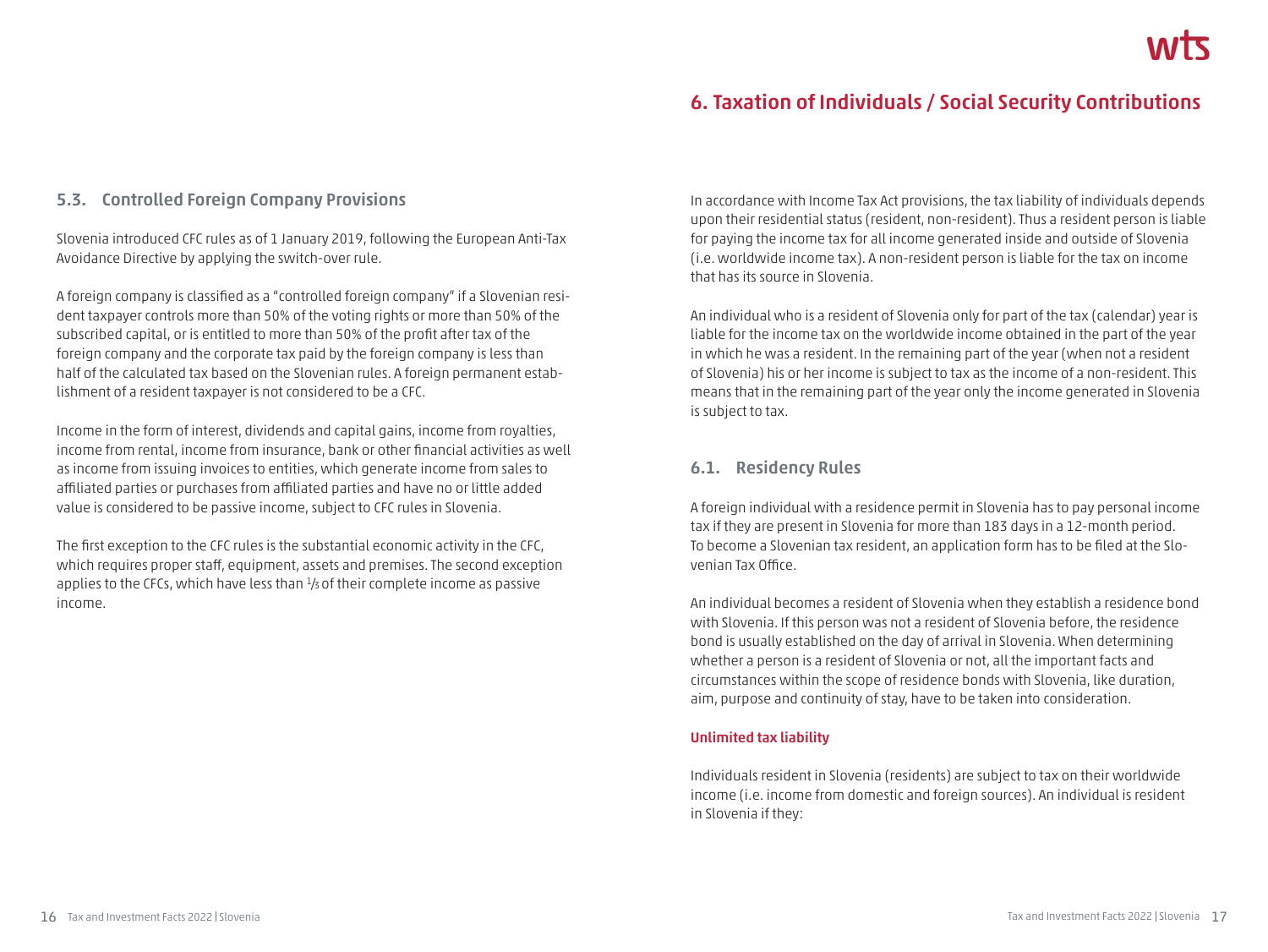- **→** have their official registered domicile in Slovenia,
- **→** have their habitual place of abode or centre of personal and economic interests in Slovenia, or
- **→** are present in Slovenia at any time during the tax period for more than 183 days (i.e. the 183-day rule).

There are no special rules for determining domicile or habitual place of abode.

#### **Limited tax liability**

Individuals with neither a domicile nor habitual place of abode in Slovenia (nonresidents) are only taxable on income derived from Slovenian sources.

Special treatment is provided for experts working in Slovenia. Such experts are regarded as non-residents if they:

- **→** stay in Slovenia for less than 365 days (but not 183 days)
- **→** do not own any real estate in Slovenia
- **→** have not been regarded as resident at any time in the last 5 years prior to their visit to Slovenia
- **→** only stay in Slovenia to work as specialists, carrying out duties for which there is no skilled personnel in Slovenia

A person is also treated as a non-resident in domestic law if the double tax treaty defines their residency in the other state.

The above rules are not limited to nationals of EU or EEC Member States and apply to nationals of other countries as well.

#### **6.2. Income Liable to Tax**

Resident taxpayers are taxable on income derived from the following sources:

- **→** employment income
- **→** income from trade or business
- **→** income from agriculture and forestry
- **→** income from rental, leasing, royalties and interest
- **→** alienation of capital
- **→** other income

#### **Employment income**

Income from employment includes any income from past or present employment, especially:

- **→** salaries, gratuities and other benefits in cash or kind from employment
- **→** salaries of the managing director
- **→** income based on the profit shown in the company (i.e. bonuses, premiums)
- **→** income from odd jobs (employment without contract, payment and number of hours per month are limited)
- **→** income of religious workers
- **→** social security pensions
- **→** benefits from pension funds

Income is calculated as the excess of taxable income over deductible social security contributions. The amount so computed is the basis for the wage tax, which is levied when the wages are paid.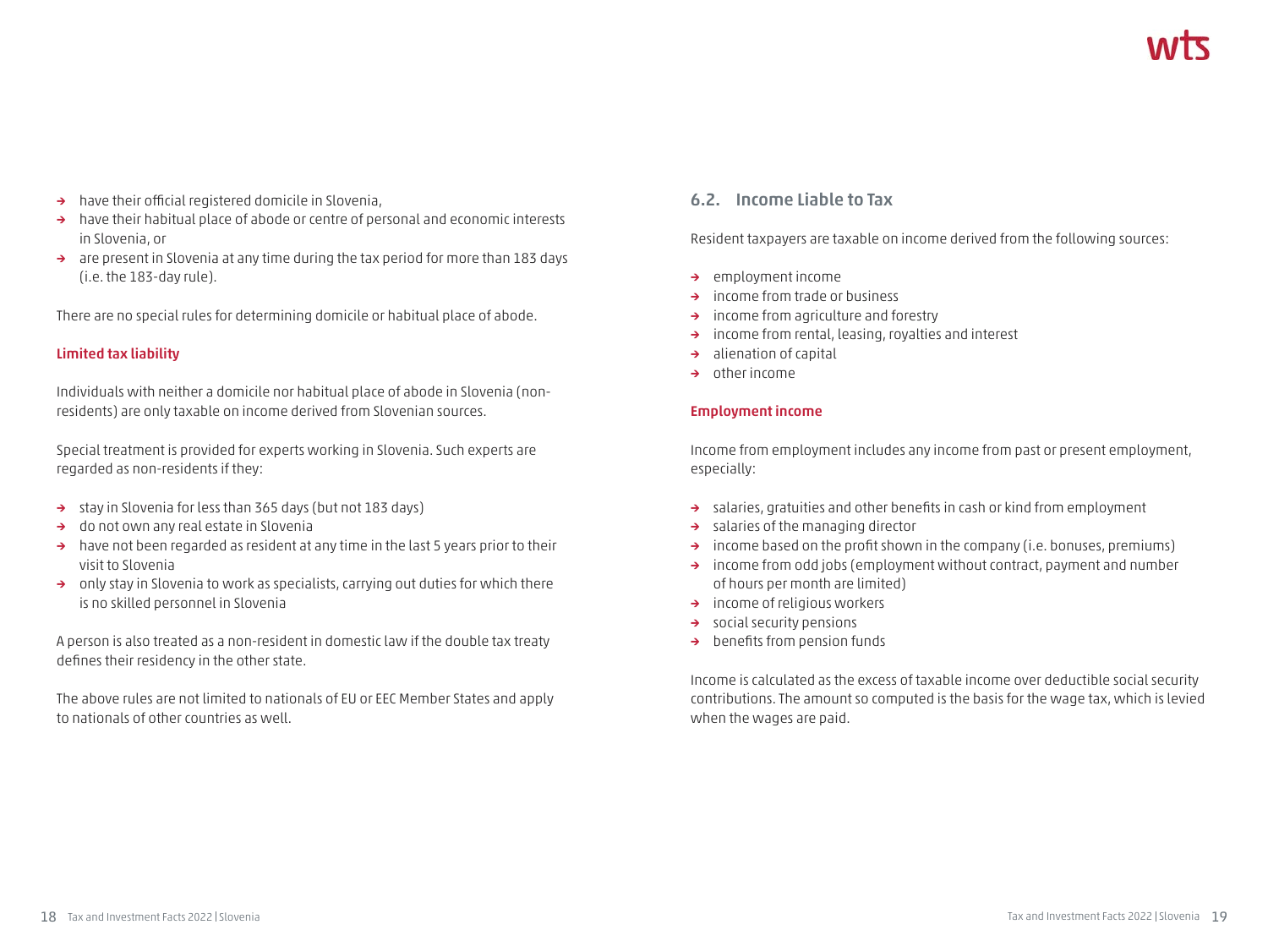#### **Income from trade or business**

Income from trade or business means

- **→** income from an independent, continuous activity, regardless of the intention and the result, including industrial production in agriculture or forestry and the exploitation of rights if calculated according to the net equity method
- **→** capital gains from the disposition of the entire business or a separate division as well as capital gains from winding up the business. A special regime applies if the business is continued through another person in Slovenia.

An individual is normally required to keep books so that the net equity comparison method can be applied.

#### **Special tax regime**

Sole entrepreneur with income from trade or business which doesn't exceed

- **→** EUR 100,000 in one calendar year and has at least one full-time employee,
- **→** EUR 50,000 in one calendar year,

can opt for a lump-sum deduction of costs for tax purposes at 80%. The tax base of 20% of income is taxed with a final tax rate of 20% and the trade or business income is not part of the annual income tax declaration.

#### **Income from agriculture and forestry**

Income from agriculture and forestry and its amount are regulated in agricultural income provisions. Income from agriculture and forestry includes:

- **→** income from small business production in agriculture, viniculture and fruit culture, including olive oil production from own olives, except the growing of all sorts of seedlings and bushes and the intensive agriculture of herbs and vegetables
- **→** income from livestock breeding or animal keeping

Income is determined according to the prospective market price for the agricultural product class or on the basis of real estate register information.

#### **Income from rentals, leasing and royalties**

Income, as defined hereinafter, comprises income from rentals, leasing and royalties, unless it belongs to the categories of business income, income from employment activities or investment of capital:

- **→** income from renting or leasing real estate, as well as equipment, mobile homes and vehicles
- **→** income from the use of rights, and in particular, industrial property rights or industrial know-how

The taxable amount on income from rentals, leasing and royalties is limited to 90% of the income.

#### **Capital income**

Capital income includes:

- **→** interest
- **→** dividends
- **→** income from alienation of capital

The concept of interest is very broad and includes discounts, bonuses and premiums, which are paid in the case of a debt arrangement. Expenses related to interest income and dividends are not deductible.

Dividends, as defined in the Personal Income Tax Act, are dividends and other income or payments based on company shares that do not diminish the share in a company. The following are regarded as dividends as well:

- **→** hidden distributions of profit
- **→** profit from loan shares
- **→** profit from mutual funds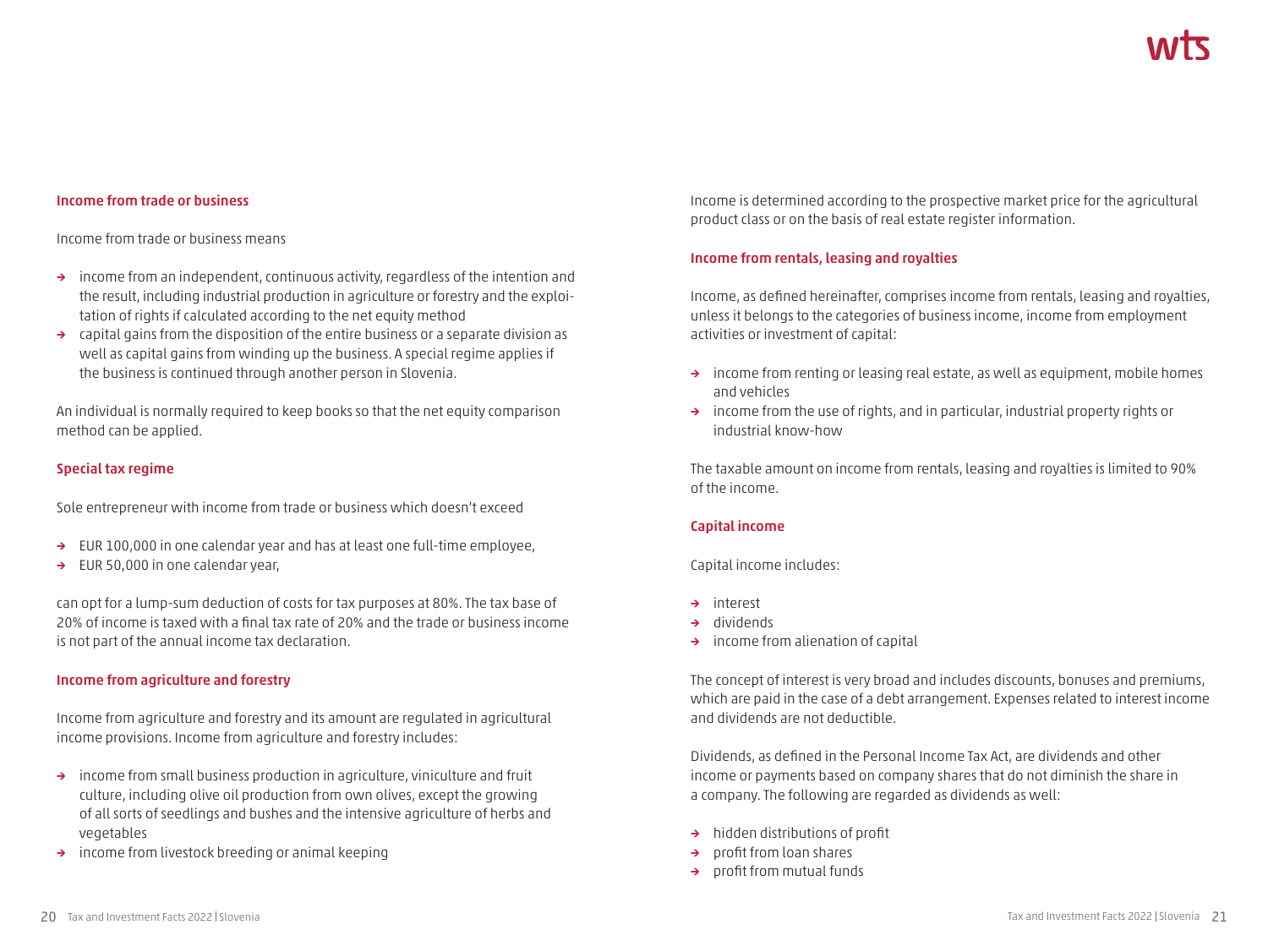Income from the alienation of capital includes income from:

- **→** the alienation of real estate if sold within the holding period
- **→** the alienation of shares within a holding period

The holding period for capital is 15 years. The tax rate is 25% and is reduced every 5 years of capital ownership (after 5 years 20%, after 10 years 15%). The tax paid from the alienation of capital is final, meaning that the profit from alienation is not additionally taxed with personal income tax on an annual basis.

The withholding tax is usually collected by the income taxpayer at source and paid to the Slovenian tax authority on behalf and for the account of the recipient.

The tax base for capital gains is the difference between the capital value of the capital decreased by 1%, and the cost of the capital increased by 1%.

If the difference is negative (loss), this loss reduces the positive tax base (profit) realised on the sale of other taxable capital, but only in the same tax (calendar) year.

The deadline for submission of the assessment at the Slovenian Tax Office is 28 February of the current year for the previous year. On the basis of this assessment, the tax authority will issue a decision on the amount of dividend tax by 30 April of the current year for the previous year. The taxable person required to pay personal income tax on the basis of the tax office decision is the taxpayer (recipient of the dividend) himself.

#### **Other income**

Other income includes all income not mentioned above, as well as the following, in particular:

- **→** rewards
- **→** gifts
- **→** lottery winnings
- **→** scholarships
- **→** other income not exempt from tax and not listed above in the previous income categories

#### **6.3. Allowable Deductions**

The general tax relief for all residents in 2022 depends on income:

- **→** if the common annual income is less than EUR 13,316.83, the common tax relief is EUR 3,500 + (18,700.38 – 1.40427 x income)
- **→** if the common annual income is more than EUR 13,316.83, the common tax relief is EUR 4,500 and will be higher in the next years as follows: in 2023 EUR 5,500; in 2024 EUR 6,500 and from 2025 EUR 7,500.

In accordance with the Slovene Income Tax Act, the following tax relief can also be considered:

- **→** supported family members
- **→** disabled persons
- **→** students
- **→** retired
- **→** payments to voluntary pension funds

#### **6.4. Tax Rates**

Income tax is computed on the aggregate net income of all categories and at the following progressive rates in 2022:

|        | Net annual tax basis (in EUR) | Income tax (in EUR) |  |
|--------|-------------------------------|---------------------|--|
| from   | to                            |                     |  |
|        | 8.755                         | 16%                 |  |
| 8,755  | 25,750                        | +26% over 8,755     |  |
| 25,750 | 51,500                        | +33% over 25,750    |  |
| 51,500 | 74,160                        | +39% over 51,500    |  |
| 74,160 |                               | +45% over 74,160    |  |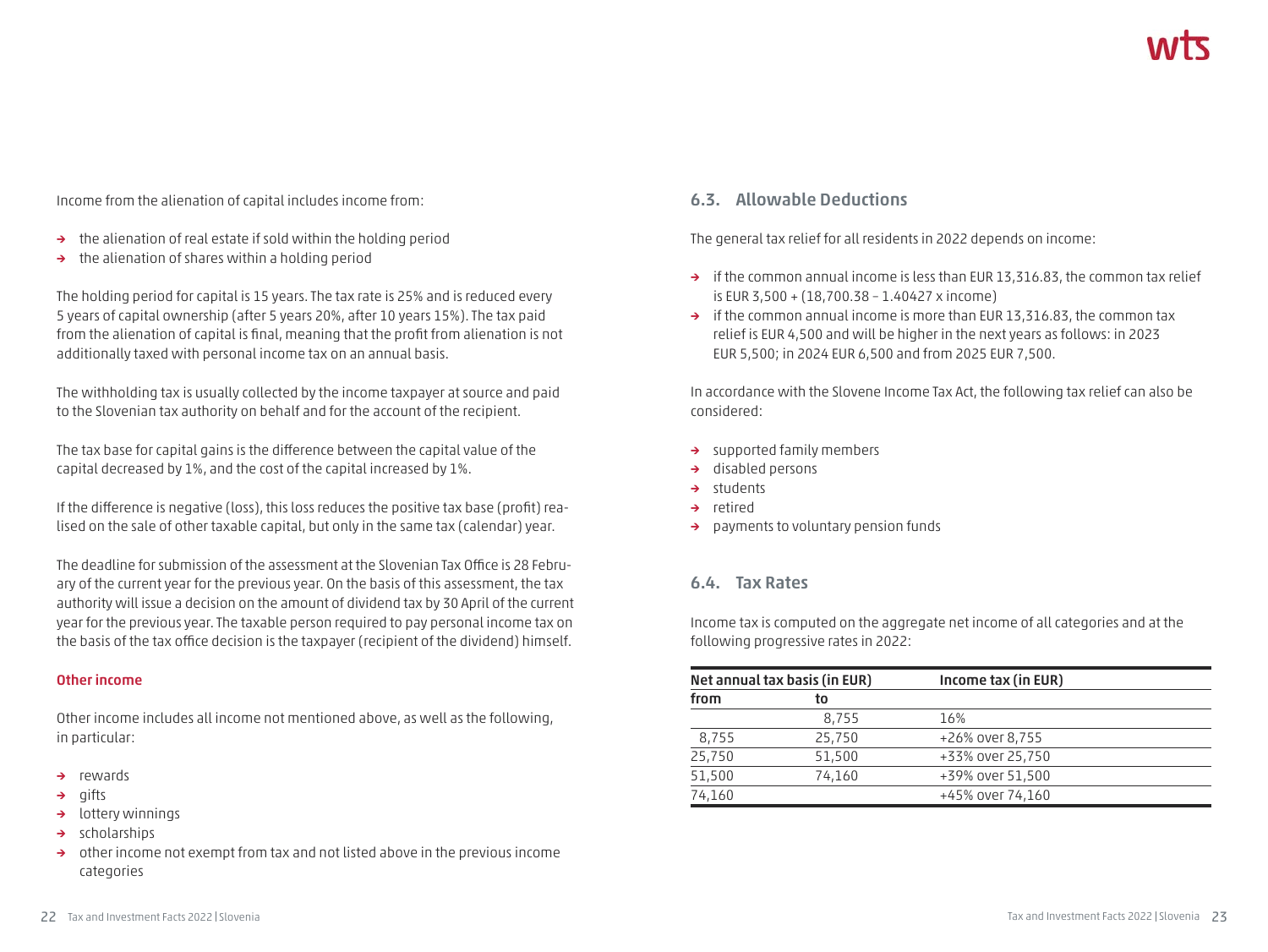#### **6.5. Tax Compliance**

Personal income tax is assessed based on an informative calculation (hereinafter referred to as: IC) of personal income tax prepared by the tax office and sent to the taxpayer either by 31 March or 31 May of the following year. This informative calculation is drawn up on the basis of official records, income-generating data (e.g. employers) and data provided by the taxpayers to the tax administration by 5 February of the following year (reporting dependent family members and actual costs for income from other contractual relationships).

If a taxpayer does not agree with the IC, they must file an objection no later than 30 days from the dispatch date of the IC, therefore by end of April or end of June, and send it to the tax office which issued the IC. On the basis of the objection, the tax office will issue a decision on the assessment of personal income tax.

If the taxpayer does not receive the IC by 15 June they must contact their competent tax office and ask if it has been issued. The IC is sent by regular post (not registered) and it can happen that the IC does not arrive. If the taxable person finds that the IC has been issued, they can require a free copy of the IC from the competent tax office. If the IC has not been issued, they must submit a personal income tax return by 31 July. The assessment must also be filed if a person ceases to be a resident of the Republic of Slovenia.

Taxpayers entitled to a refund of personal income tax will receive a refund on their last opened bank account within 60 days of the dispatch date of the IC. If the taxpayer is also the debtor, any due unpaid duty is offset and the amount reduced for unpaid duties and the corresponding default interest is returned.

### **6.6. Social Security Contributions**

Both employers and employees pay compulsory social security contributions. Employers withhold these contributions from wages or salaries and pay them together with their contributions every month as part of payroll accounting. Selfemployed individuals are obliged to pay social security contributions on their own. Every employer and employee should pay the mandatory social security contributions – employer 16.10% and employee 22.10%. The taxable basis for both the employer and the employee is the gross wage amount, which includes gross leave pay, fringe benefits and remuneration of expenses related to work above a certain threshold.

There are 4 mandatory social security insurance schemes that apply to employers and employees:

- **→** pension and disability insurance
- **→** health insurance
- **→** unemployment
- **→** maternity leave

The social security contribution rates are determined by the Social Security Contributions Act (ZPSV) in Articles 8 to 14:

| Fund                     | Employee (%) | Employer (%) |
|--------------------------|--------------|--------------|
| Pension insurance        | 15.50        | 8.85         |
| Health insurance         | 6.36         | 6.56         |
| Unemployment             | 0.14         | 0.06         |
| Maternity leave          | 0.10         | 0.10         |
| Injury at work insurance |              | 0.53         |
| <b>Total</b>             | 22.10        | 16.10        |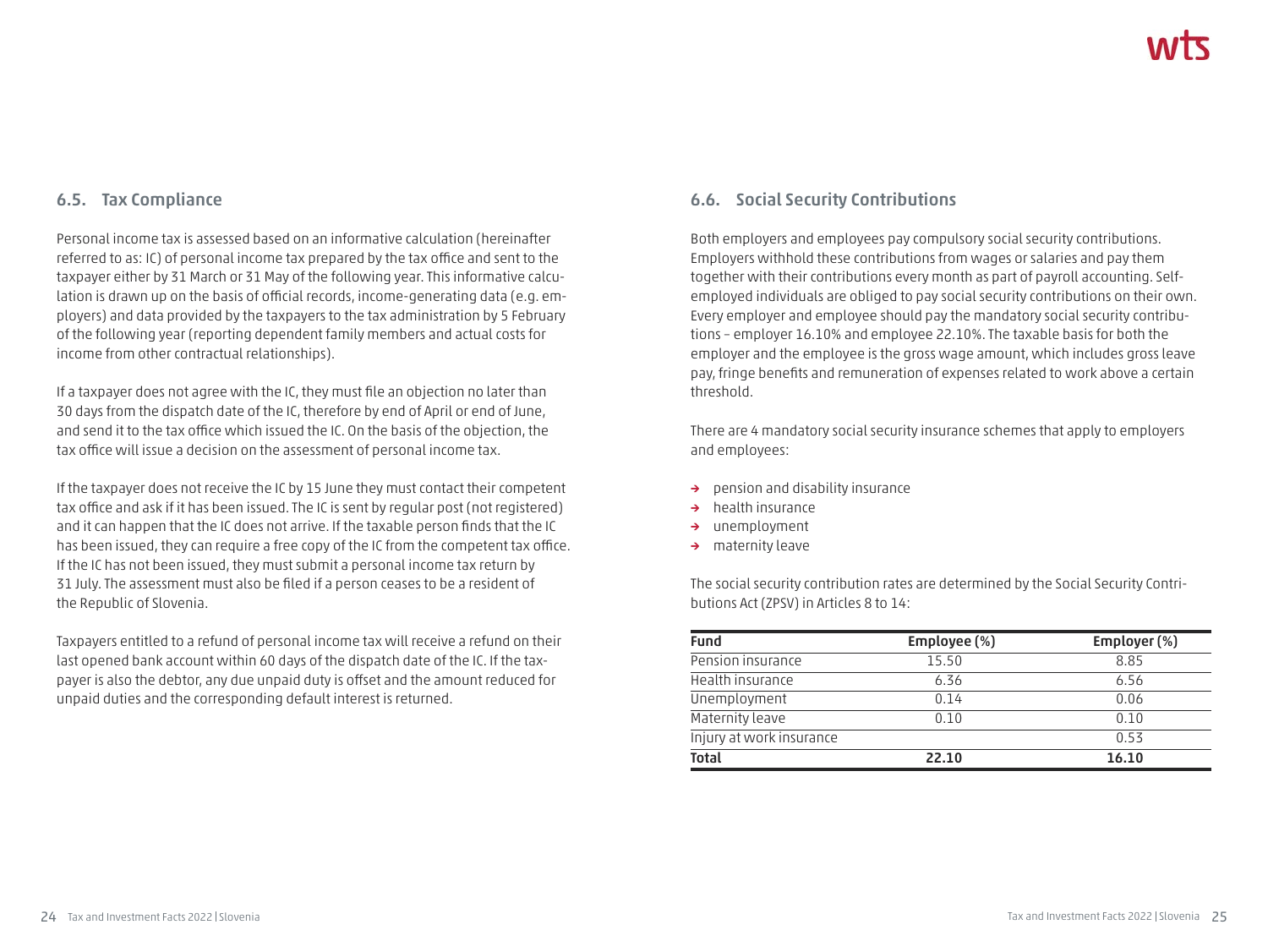### **7. Indirect Taxes**

### **7.1. Value Added Tax / Goods and Services Tax**

In general, taxable persons carrying out taxable transactions in Slovenia are subject to a VAT liability. A taxable person for VAT purposes is a person who independently carries out any economic activity at any place, whatever the purpose or results of that activity are. Non-residents may also qualify as taxable persons subject to Slovenian VAT if they carry out taxable transactions in Slovenia.

The standard rate of 22% applies to all supplies of goods and services not specified as being subject to the reduced rate or to exemptions. The reduced rate of 9.5% applies to goods and services specifically defined by the VAT Act, especially to foods and beverages, preparation of meals, agricultural products, books, plants, artists, transportation of persons, hospitals, acquisition of residential housing if part of the social policy, as well as renovation and maintenance work for residential housing, when charged directly to the investor. The reduced VAT rate of 5% applies to sales of printed or electronic books.

Under the rules of the Slovenian Value Added Tax Act (ZDDV) the following transactions are taxable:

- **→** supply of goods and services within Slovenia by taxable persons for consideration, within the scope of their business
- **→** withdrawal of goods and rendering of services for the taxable person himself (self-supply)
- **→** import of goods from a country outside the European Community
- **→** intra-Community acquisitions

In general, a taxable person carrying out a taxable transaction is liable for the payment of VAT. They are obliged to pay the invoiced VAT to the tax office. However, for supplies of services subject to the reverse charge mechanism as well as intra-Community acquisitions, the recipient is liable for VAT.

The reverse-charge mechanism applies in the following cases:

- **→** supply of services if they are taxed according to the general rule for the place of the supply of services and if they are supplied to a Slovenian taxable person and carried out by a foreign taxable person (no registered office or fixed establishment in Slovenia),
- **→** supply of construction services, supply of staff engaged in construction activities, supply of immovable property where the supplier opted for taxation, as well as the supply of recyclable waste, scrap and used material from iron and coloured metal if the supplier and the recipient are Slovenian taxable persons (domestic reverse charge); a foreign taxable supplier must therefore register for VAT in order for the reverse charge to apply,
- **→** if the foreign taxable person carrying out taxable transactions in Slovenia (e.g. educational services) did not register for VAT purposes in Slovenia. In such a case, the foreign taxable person has no right to a VAT refund.

### **7.2. Transfer Taxes**

A transfer of goods from a country outside the European Community to Slovenia is subject to import VAT.

The real estate transfer tax (RETT) is paid at the rate of 2% of the real estate contractual price, which should be aligned with the market price. The RETT is also applicable to the establishment of the building rights. As a rule, the seller is obliged to pay this sales tax.

#### **7.3. Others**

In the Republic of Slovenia, the taxation of excise goods – alcohol and alcoholic beverages, tobacco products and energy products and electricity – is regulated by the Excise Duty Act (ZTro-1). Excise duty is a form of tax on consumption.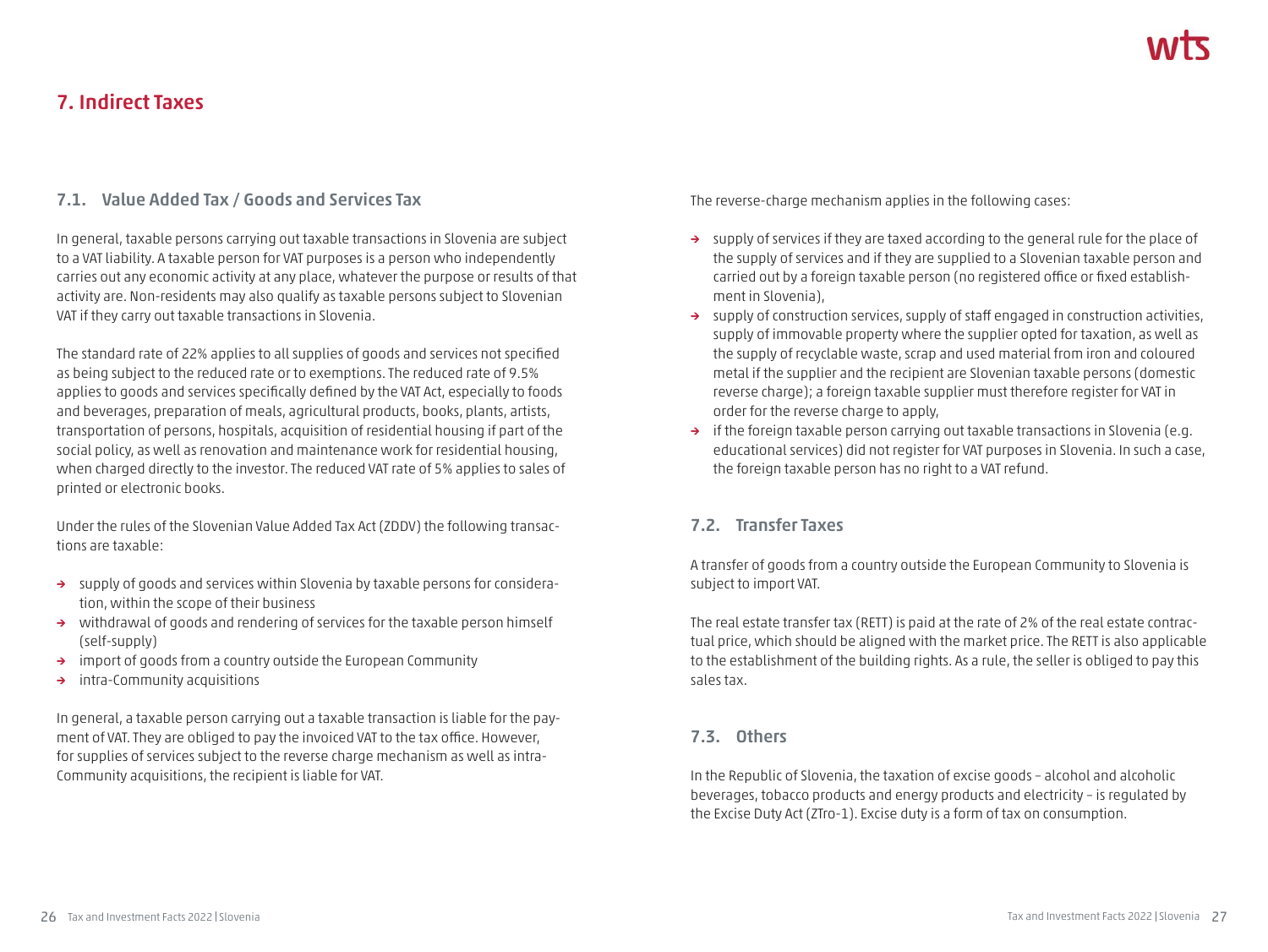### **8. Inheritance and Gift Tax**

Inheritance and gift tax is laid down in the special Inheritance and Gift Tax Act (IGTA), applicable from 1 January 2007 (OG RS 117/06). Taxpayers are individuals and legal persons under private law.

Tax is levied on the assets that a natural person receives from a natural or legal person as an inheritance or gift and is not considered to be income under the law governing income tax. The object of taxation is also the assets that a legal entity receives from a legal or natural person as a gift, or an inheritance that is not considered income under the law governing corporation tax.

Real estate, movable property (including bonds, stocks, shares and money), property and other property rights are considered to be assets.

A taxable person who receives a gift must submit the tax assessment within 15 days of the occurrence of the tax liability to the appropriate tax office. The tax on inheritance and gifts shall be levied with a decision from the tax office within 30 days of receipt of the tax assessment.

#### **8.1. Taxable Base**

Progressive tax rates apply depending on the degree of the recipient's relationship to the testator/donor and the value of the property transferred. First-tier transfers to a spouse or a child are exempt from taxation. For transfers to parents, brothers, sisters and their children, the rates range from 5% to 14%; for transfers to grandparents the rates vary between 8% and 17% and for transfers to an unrelated person or company the rates range from 12% to 39% depending on the value of the property transferred. The IGTA provides for several tax exemptions and credits.

Tax is not levied on the transfer of movable property worth EUR 5,000 or less in total. Also, if the value of the gifted or inherited movables is more than EUR 5,000, the tax base is reduced by EUR 5,000. Furthermore, tax is not levied on the transfer of property destined for religious, humanitarian, health and similar organisations.

#### **8.2. Valuation**

The tax base is the assets received, free of any loans and costs. For real estate the value is determined at 80% of the cadastral value, as defined in the real estate register of Slovenia. In the case of movable assets, the value is determined at the market price and the first EUR 5,000 is exempt.

### **9. Wealth Tax**

There is no wealth tax in Slovenia.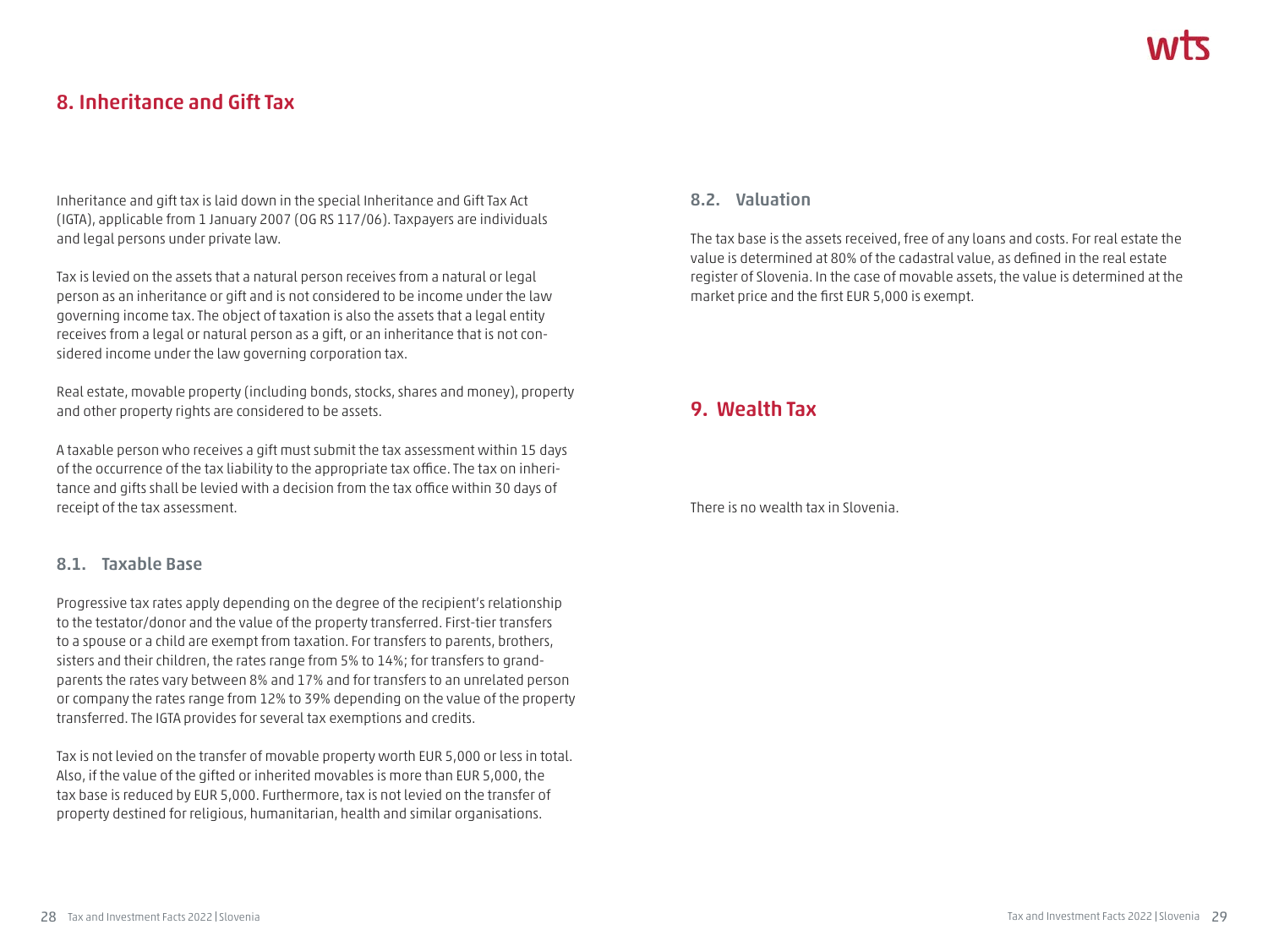#### **Disclaimer**

WTS Global P.O. Box 19201 3001 BE Rotterdam The Netherlands info@wts.de wts.com

Contact Central Eastern Europe Tamás Gyányi tamas.gyanyi@wtsklient.hu +36 1 887 3700

This issue of Tax and Investment Facts is published by WTS Global. The information is intended to provide general guidance with respect to the subject matter. This general guidance should not be relied on as a basis for undertaking any transaction or business decision, but rather the advice of a qualified tax consultant should be obtained based on a taxpayer's individual circumstances. Although our publication is carefully reviewed, we accept no responsibility in the event of any inaccuracy or omission. For further information consult your contact within WTS Global or one of the listed contacts.

### **WTS Global – Locally rooted – Globally connected**

#### **About**

With representation in over 100 countries, WTS Global has already grown to a leadership position as a global tax practice offering the full range of tax services and aspires to become the preeminent non-audit tax practice worldwide. WTS Global deliberately refrains from conducting annual audits in order to avoid any conflicts of interest and to be the long-term trusted adviser for its international clients. Clients of WTS Global include multinational companies, international mid-size companies as well as private clients and family offices.

The member firms of WTS Global are carefully selected through stringent quality reviews. They are strong local players in their home market who are united by the ambition of building a truly global practice that develops the tax leaders of the future and anticipates the new digital tax world.

WTS Global effectively combines senior tax expertise from different cultures and backgrounds and offers world-class skills in advisory, in-house, regulatory and digital, coupled with the ability to think like experienced business people in a constantly changing world.

For more information please see: wts.com